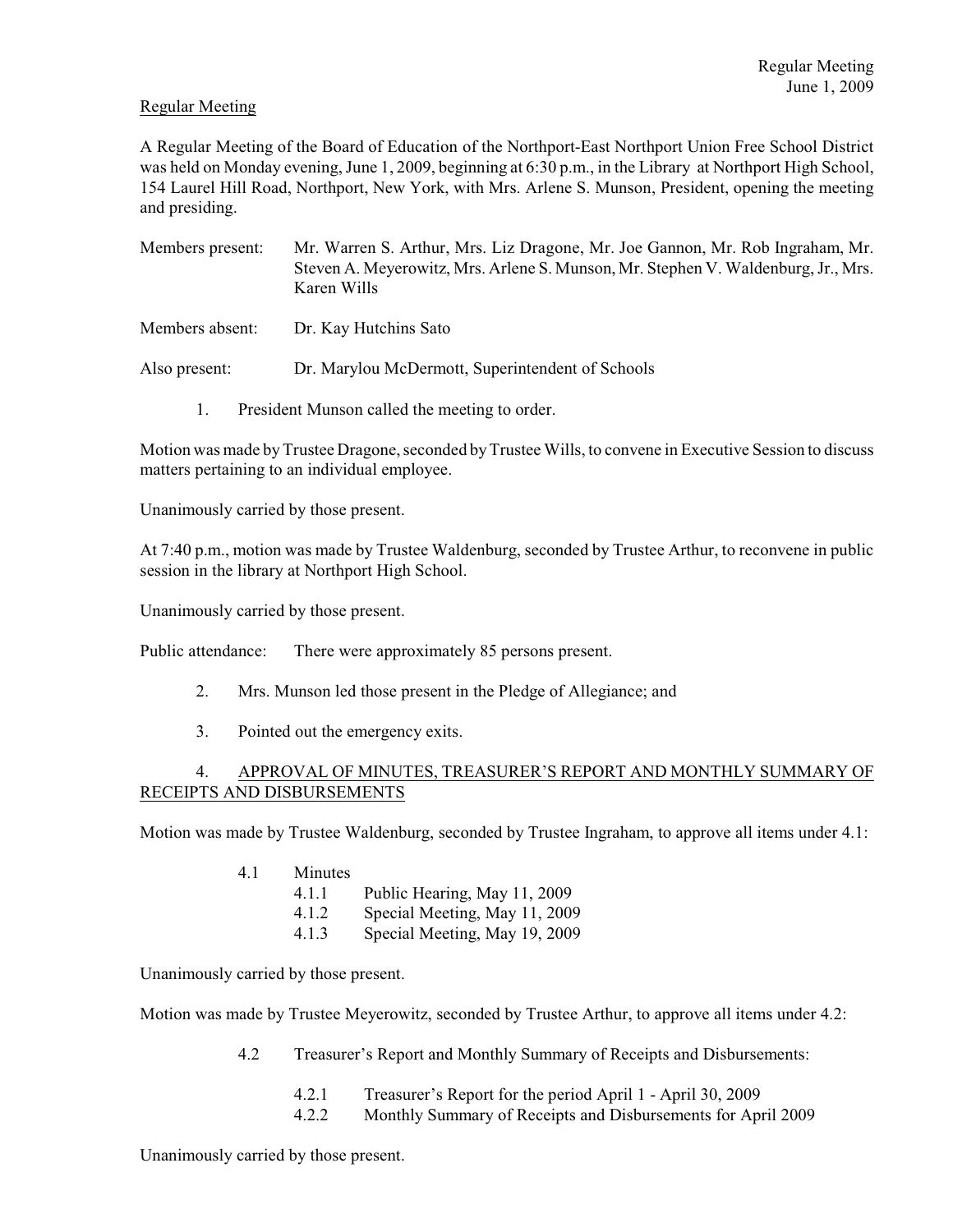4.2.3 For Information: Claim's Auditors Report for Warrants and Schedule of Claims for periods ending April 2, April 3, April 15, April 17, and April 30, 2009.

## 5. SPECIAL REPORTS/ANNOUNCEMENTS FROM THE SUPERINTENDENT

5.1 Accomplishments of Staff and Students

5.1.1 Mr. Peter Falotico, Director of Art, Media, Computer and Technology, introduced senior Spyros Korsanos, the Technology Department Student of the Month. Mr. Falotico stated that Spyros has been a member of the Technology Honor Society and is the current President. Spyros has taken a total of eight technology courses including courses in the power lab, drafting lab and all of the electricity courses. Mr. Falotico stated that Spyros is currently the head engineer on the project to create the first solar powered guard house. Mr. Falotico noted that Spyros' work consistently demonstrates a deep understanding of the topic at hand and his classmates will use his design solutions as the benchmark of success. Mr. Falotico stated that Spyros has been a huge asset to the Honor Society and his presence, knowledge and character traits will be greatly missed. Spryos will attend Cooper Union in the fall majoring in Mechanical Engineering.

The President of the Board and the Superintendent congratulated Spyros on his fine accomplishments and presented him with a commendation from the Board.

5.1.2 Mrs. Barbara Falotico, Bellerose Avenue School Principal, introduced 5<sup>th</sup> Grader, Jack McGlone, who placed second in the Suffolk Reading Council 2008-2009 Creative Writing and Art Cover Contest.

5.1.3 Mr. Scott Pellegrino, Elementary Science Coordinator, introduced the following elementary student Science Fair Award winners:

Brookhaven National Laboratory Elementary School Science Fair

Christopher Cooney, 1<sup>st</sup> Grade, "Should You Wave Your Arms Around Above Your Head if You're *Drowning?"*

Garrett Schilling, 1<sup>st</sup> Grade, "Don't Rock the Boat"

Joshua Tanzer, 2<sup>nd</sup> Grade, "What Do Ants Like?"

Jennie Dworkin, 3<sup>rd</sup> Grade, "Lefty-Righty"

Nicholas Millkey, 3<sup>rd</sup> Grade, "Catching the Wind with Wings and Flippers"

Aidan Dwyer, 5<sup>th</sup> Grade, "Man v. Wild Nature!"

5.1.4 Mr. Bryan Horan, Science Research Coordinator, introduced the following Northport Middle School Science Fair winners and the Society for Science & The Public Middle School Fair winner:

Northport Middle School Science Fair

Joseph Wetzel, 6<sup>th</sup> Grade, *"Will the Density of a Liquid Affect a Ball's Speed?"* Alexander Santoro, 7<sup>th</sup> Grade, "Guitars Wavelength Frequencies" Kristopher Fuller, 8<sup>th</sup> Grade, "Colored Filters and Solar Panels"

Society for Science & the Public Middle School Fair Devin Dwyer, 8<sup>th</sup> Grade, "Strouhal Number"

5.1.5 Mr. Daniel Drance, Chairperson of Mathematics K-12, introduced the following Mathematics Award Winners: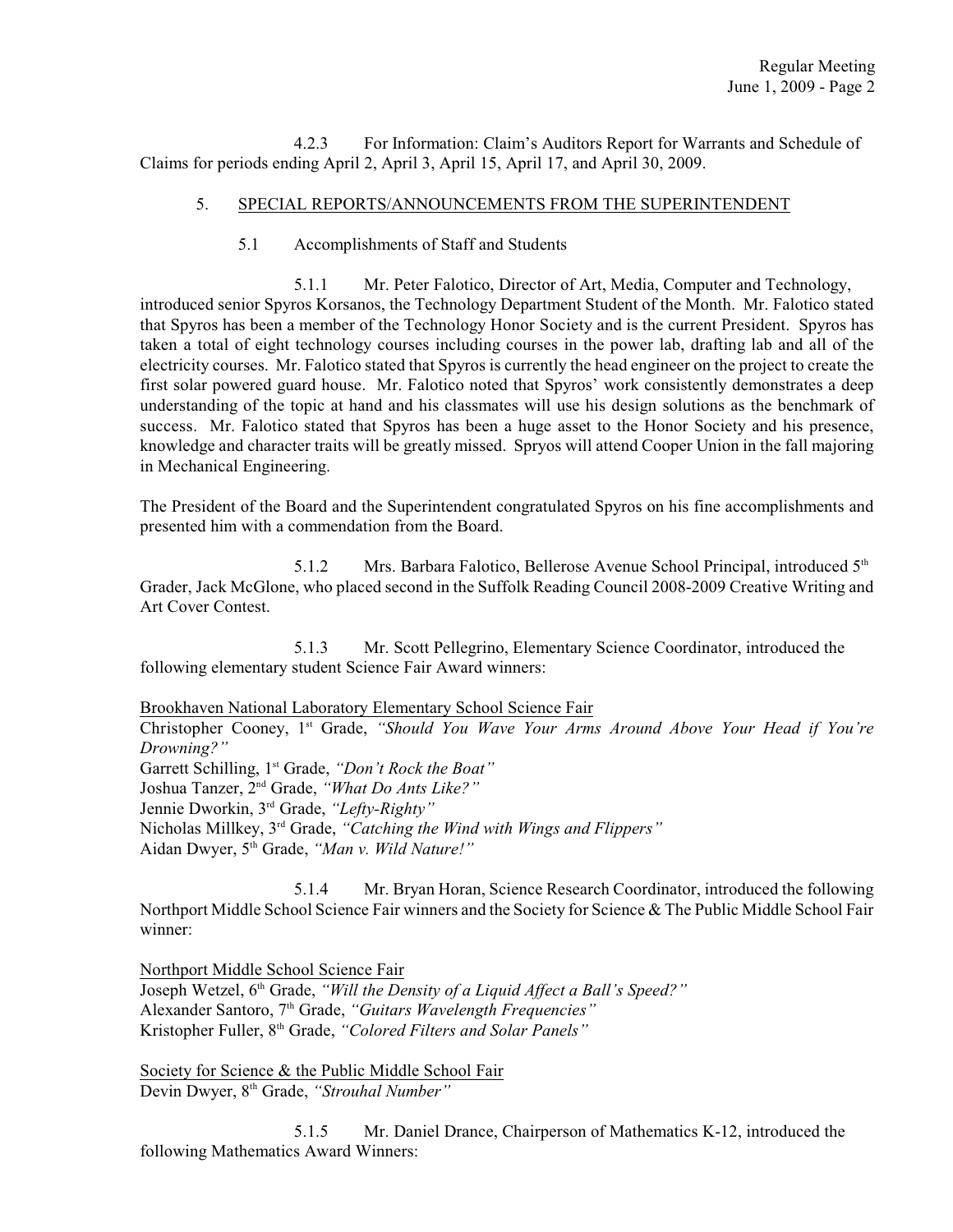Math Fair

East Northport Middle School - Justin Riggs, Joshua Williams, Alexzandrea Richards

Northport Middle School - Alexander Borger, Brian Liu, Catherine MacLeod, Connor Powers, Melissa Wing, Brian Eyring, Benjamin Maritato, Kean Amidi-Abraham, David Hatch, Matthew Nicolai

Northport High School - Molly Baron, John Barry, Ellen Choe, Matthew Dannenberg, Lia Estrada, James Lauria, Scarlett Nawrocki, Kevin Ross, Chloe Rubel, Kelley Stanford, Brent Bomkamp

### Suffolk County Math Tournament

*Third Place* (Lower Division Team): Matthew Dannenberg, Eli Doris, Samuel Kessler, Ian Montague, Caleb Zulawski *First Place/Suffolk County Champions* (Upper Division Team) - Max Curran, Peter Kahng, Glen Meyerowitz, Daniel Ronde, Michael Ross *First Place Individual* Competition/County Champion (Grade 9) - Matthew Dannenberg *Third Place Individual* Competition (Grade 10) - Eli Doris *Fifth Place Individual* Competition (Grade 11) - Max Curran *Fourth Place Individual* Competition (Grade 12) - Daniel Ronde *Third Place Individual* Competition (Grade 12) - Glen Meyerowitz *First Place Individual* Competition/County Champion - Michael Ross

Suffolk County Math Contest

*Second Place* (Level III) - Matthew Dannenberg *Fifth Place* (Level IV) - tie - Max Curran, Christina Seong, Caleb Zulawski

#### Mathletes

*New York State Mathematics League* (NYSMIL) All Stars - Max Curran, Peter Kahng, Michael Ross *Third Place* in Suffolk County (Jr. High Math Team) - Matthew Dannenberg, Ian Montague, Justin Fazel

Rensselaer Medal Max Curran

At 8:15 p.m. the President of the Board announced a five minutes recess.

5.2 For Information: Review of School Conduct and Discipline Policies for grade K-5 and 6-8 as set forth in the Elementary and Middle School Handbooks.

Trustee Wills requested that language referring to handicapped students in the School Conduct and Discipline Policies be replaced with "students with special needs." Trustee Wills also requested that the language "or their sexual orientation" be added to the end of the sentence in the first paragraph of Board of Education Policy 4116.13/4216.13/5145.5, and also language be added requesting students to wear seatbelts on buses so equipped.

Dr. McDermott stated that she will discuss the requested changes with counsel.

5.3 The President of the Board announced the upcoming Board of Education meetings of June  $15<sup>th</sup>$ , July 6<sup>th</sup>, and August 31<sup>st</sup>, 2009.

Dr. McDermott stated that the grade 2-6 elementary class size report for the 2009-2010 school year will be presented at either the June  $15<sup>th</sup>$  or July  $6<sup>th</sup>$  Board meeting and the K-1 class size report will be presented at the August  $31<sup>st</sup>$  Board meeting.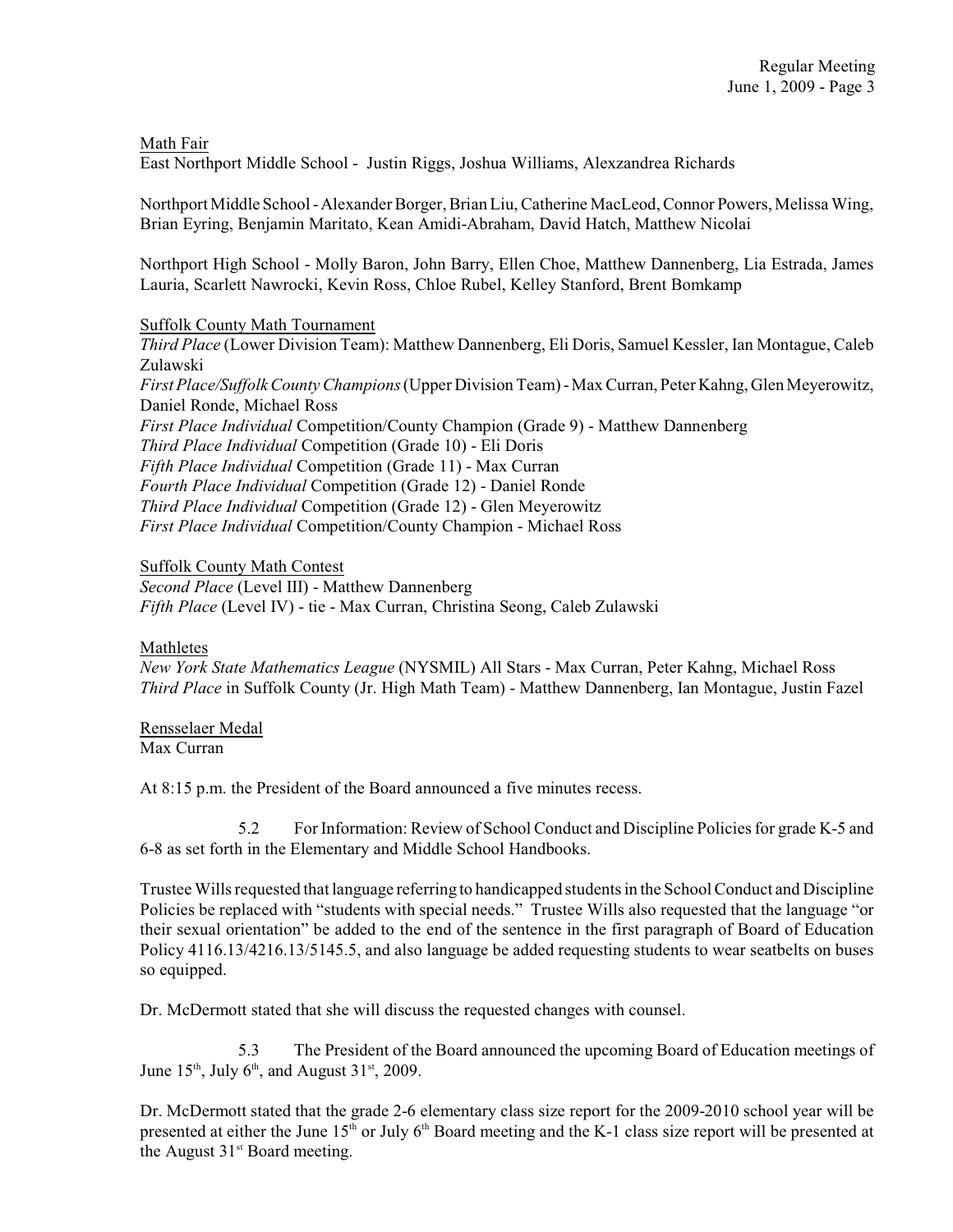## 6. COMMUNICATIONS

6.1 Email from Mr. Albert Prisco, received May 21, 2009, re: Budget Vote.

Dr. McDermott stated that she will speak with Mr. Prisco regarding his concerns about parking at Fifth Avenue School during the Budget Vote.

### 7. PUBLIC PARTICIPATION

#### Name Comment

Karen Wills Commented she was proud to state that the District received a glowing report from the Board Member State Audit Report on Compliance with Education Law for Individualized Education Programs and that the report is a testament to how the program is run in the District.

In response to a question, Mr. John Lynch, Assistant Superintendent for Pupil Services, stated that District will be utilizing software support from the IEP direct system that is currently in use to comply with the new state requirement to report attendance of IEP related service activities. Mr. Lynch noted that the District will be in full compliance starting in September.

Dr. McDermott commended Special Education Administrators Christina Pulaski and Allie Giaimo on their excellent job under the outstanding leadership of Assistant Superintendent Lynch.

Jeanne Dowling Urged the Board to consider the needs of all children and use one of the unallocated Parent teaching positions to provide smaller class size at Fifth Avenue School. Ms. Dowling stated that she is a special education administrator at a neighboring district and has seen the positive impact of smaller class sizes.

## 8. SUPERINTENDENT'S REPORT, GENERAL - FOR BOARD ACTION

Motion was made by Trustee Meyerowitz, seconded by Trustee Gannon, to approve all items under 8., including Supplemental 8.1.1 (Schedule A, #25-26):

8.1 Personnel Schedules, each dated June 1, 2009, and each attached and made part of the official minutes:

| 8.1.1 |                        | Schedule A - Certified Staff (including Supplemental A $#25-26$ ) |
|-------|------------------------|-------------------------------------------------------------------|
| 8.1.2 |                        | Schedule B - Non-Instructional Staff                              |
| 8.1.3 | Schedule D - Extra Pay |                                                                   |
| 8.1.4 |                        | Schedule J - Committee on Special Education                       |
| 8.1.5 | Schedule L - PDC UTN   |                                                                   |
| 8.1.6 | Schedule M - Tenure    |                                                                   |
|       |                        |                                                                   |

8.2 Approving a request to the State for an exemption from the requirement for a breakfast program.

8.3 Receiving for a second reading and adopting the following policy:

8.3.1 Policy #9511 - *"Continuing Education and Recreation Teachers and Temporary, Substitute and Student Non-Instructional Employees"*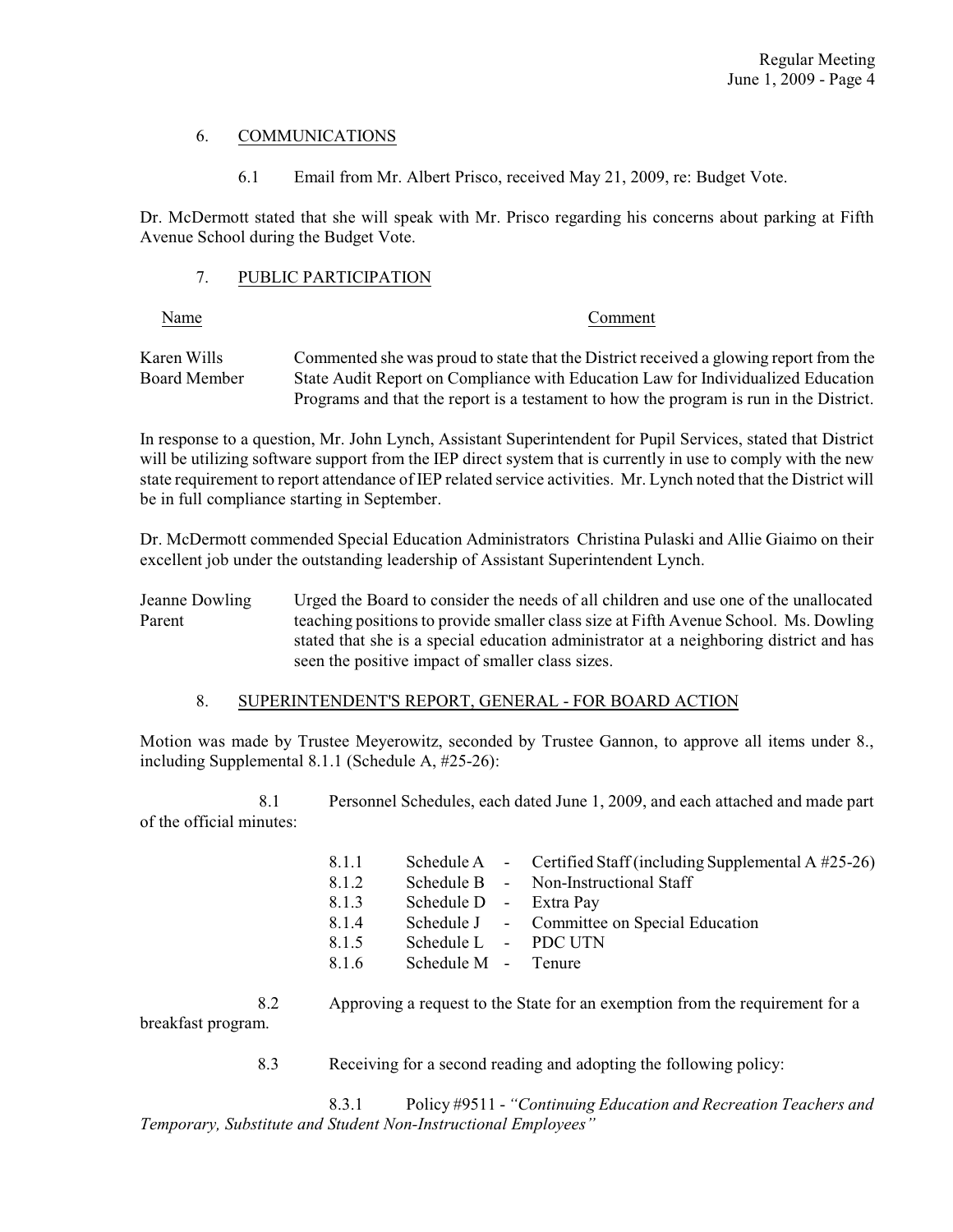8.4 Receiving for a first reading the following policy:

8.4.1 Policy #4510 - *"Instructional Services - Instructional Materials"* (new numbering system - old number 6161.3)

- 8.5 Receiving for a first reading the following textbooks:
	- 8.5.1 Introduction to Comparative Politics Kesselman et al. Wadsworth AP Comparative Politics
	- 8.5.2 Cultural Anthropology Gary Ferraro Wadsworth IB Social & Cultural Anthropology

Vote on Trustee Meyerowitz's motion to approve all items under 8., including Supplemental 8.1.1 (Schedule A #24-25) was unanimously carried by those present.

# 9. SUPERINTENDENT'S REPORT, FINANCIAL - FOR BOARD ACTION

Motion was made by Trustee Meyerowitz, seconded by Trustee Dragone, to approve all items under 9.:

9.1 Taking specified action on the following BIDS:

EDUCATIONAL 9.1.1 Award - Musical Department Equipment

BUILDINGS & GROUNDS 9.1.2 Award - Hollow Metal Doors and Associated Hardware

9.2 Authorizing the administration to apply for the "New York State Bar Foundation and the NY State Bar Association Grant"

9.2.1 \$11,168 to be used to support the expenses related to the 2009 Law and Civic Education Summer Institute to be held at Northport High School June  $29<sup>th</sup>$  through July  $2<sup>nd</sup>$ , 2009.

9.3 Approving transfer of general fund appropriations in the 2008-2009 budget.

Vote on Trustee Meyerowitz's motion to approve all items under 9.was unanimously carried by those present.

## 10. SUPERINTENDENT'S REPORT - FOR INFORMATION ONLY

- 10.1 Student Activity Account Reports for April 2009 from:
	- 10.1.1 Northport High School
	- 10.1.2 East Northport Middle School
	- 10.1.3 Northport Middle School
- 10.2 Schedule H Use of Facilities
- 10.3 Schedule I Home Instruction
- 10.4 Investment Report for April, 2009
- 10.5 Monthly Revenue & Budget Status Report as of April 2009